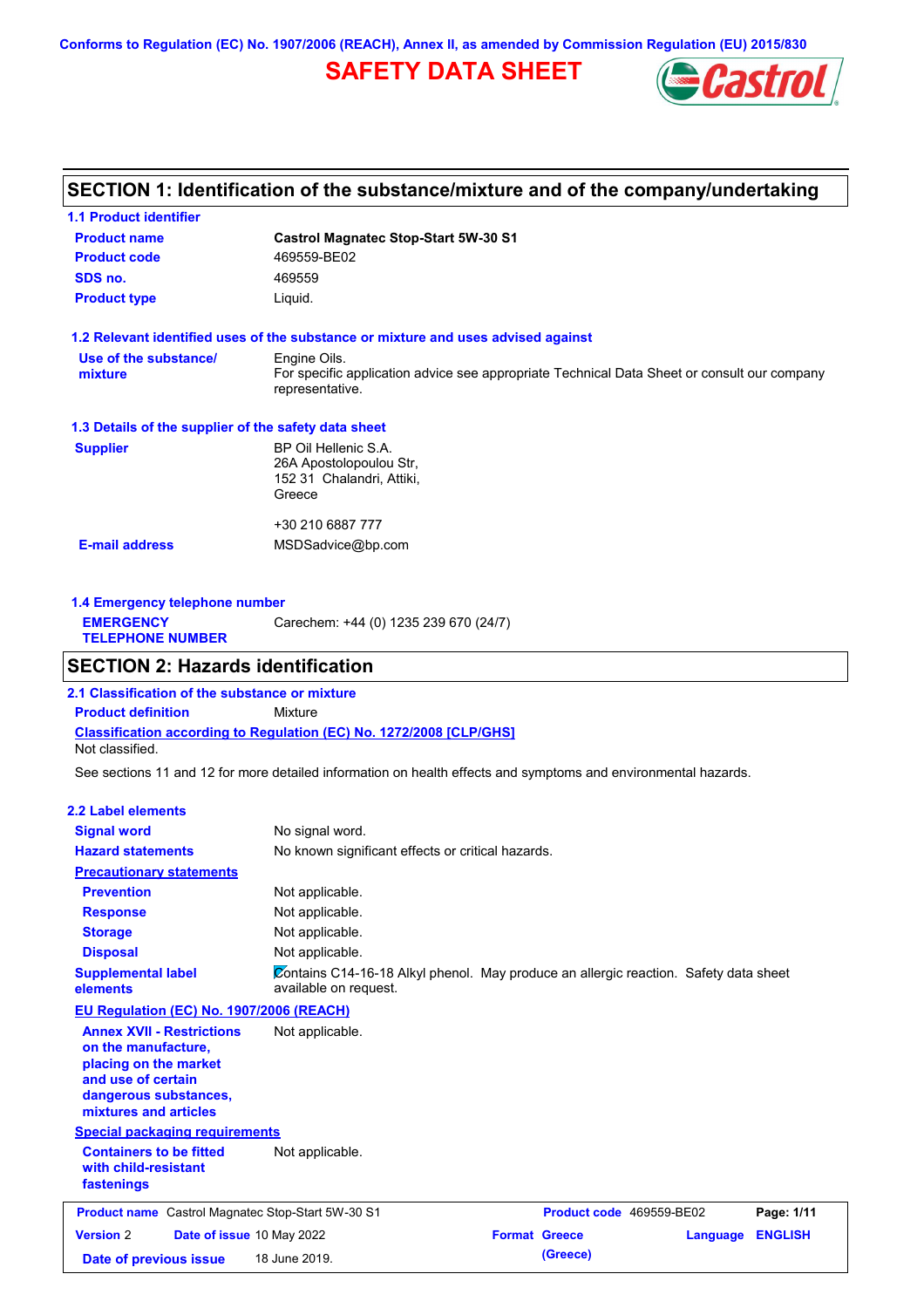### **SECTION 2: Hazards identification**

| <b>Tactile warning of danger</b>                                                                                         | Not applicable.                                                                                                                                                                                                          |
|--------------------------------------------------------------------------------------------------------------------------|--------------------------------------------------------------------------------------------------------------------------------------------------------------------------------------------------------------------------|
| 2.3 Other hazards                                                                                                        |                                                                                                                                                                                                                          |
| <b>Results of PBT and vPvB</b><br>assessment                                                                             | Product does not meet the criteria for PBT or vPvB according to Regulation (EC) No. 1907/2006,<br>Annex XIII.                                                                                                            |
| <b>Product meets the criteria</b><br>for PBT or vPvB according<br>to Regulation (EC) No.<br><b>1907/2006, Annex XIII</b> | This mixture does not contain any substances that are assessed to be a PBT or a vPvB.                                                                                                                                    |
| Other hazards which do<br>not result in classification                                                                   | Defatting to the skin.<br>USED ENGINE OILS<br>Used engine oil may contain hazardous components which have the potential to cause skin<br>cancer.<br>See Toxicological Information, section 11 of this Safety Data Sheet. |

### **SECTION 3: Composition/information on ingredients**

**3.2 Mixtures**

**Highly refined base oil (IP 346 DMSO extract < 3%). Proprietary performance additives.** Lubricating oils (petroleum), C20-50, hydrotreated neutral oil-based REACH #: 01-2119474889-13 EC: 276-738-4 CAS: 72623-87-1 Index: 649-483-00-5 Not classified. [2] Lubricating oils (petroleum), C20-50, hydrotreated neutral oil-based REACH #: 01-2119474889-13 EC: 276-738-4 CAS: 72623-87-1 Index: 649-483-00-5 Asp. Tox. 1, H304 [1] [2] Lubricating oils (petroleum), C24-50, solvent-extd., dewaxed, hydrogenated REACH #: 01-2119489969-06 EC: 309-877-7 CAS: 101316-72-7 Index: 649-530-00-X Not classified. [2] Distillates (petroleum), solventdewaxed heavy paraffinic REACH #: 01-2119471299-27 EC: 265-169-7 CAS: 64742-65-0 Index: 649-474-00-6 Not classified. [2] Distillates (petroleum), hydrotreated heavy paraffinic REACH #: 01-2119484627-25 EC: 265-157-1 CAS: 64742-54-7 Index: 649-467-00-8 Not classified. [2] C14-16-18 Alkyl phenol REACH #: 01-2119498288-19 ≤0.3 Skin Sens. 1B, H317 STOT RE 2, H373 [1] **See Section 16 for the full text of the H statements declared above. Product/ingredient name % Regulation (EC) No. Identifiers Type 1272/2008 [CLP] Mixture Product definition**

**Type** 

[1] Substance classified with a health or environmental hazard

[2] Substance with a workplace exposure limit

[3] Substance meets the criteria for PBT according to Regulation (EC) No. 1907/2006, Annex XIII

[4] Substance meets the criteria for vPvB according to Regulation (EC) No. 1907/2006, Annex XIII

[5] Substance of equivalent concern

[6] Additional disclosure due to company policy

Occupational exposure limits, if available, are listed in Section 8.

| <b>Product name</b> Castrol Magnatec Stop-Start 5W-30 S1 |  | <b>Product code</b> 469559-BE02  |                      | Page: 2/11 |                         |  |
|----------------------------------------------------------|--|----------------------------------|----------------------|------------|-------------------------|--|
| <b>Version 2</b>                                         |  | <b>Date of issue 10 May 2022</b> | <b>Format Greece</b> |            | <b>Language ENGLISH</b> |  |
| Date of previous issue                                   |  | 18 June 2019.                    |                      | (Greece)   |                         |  |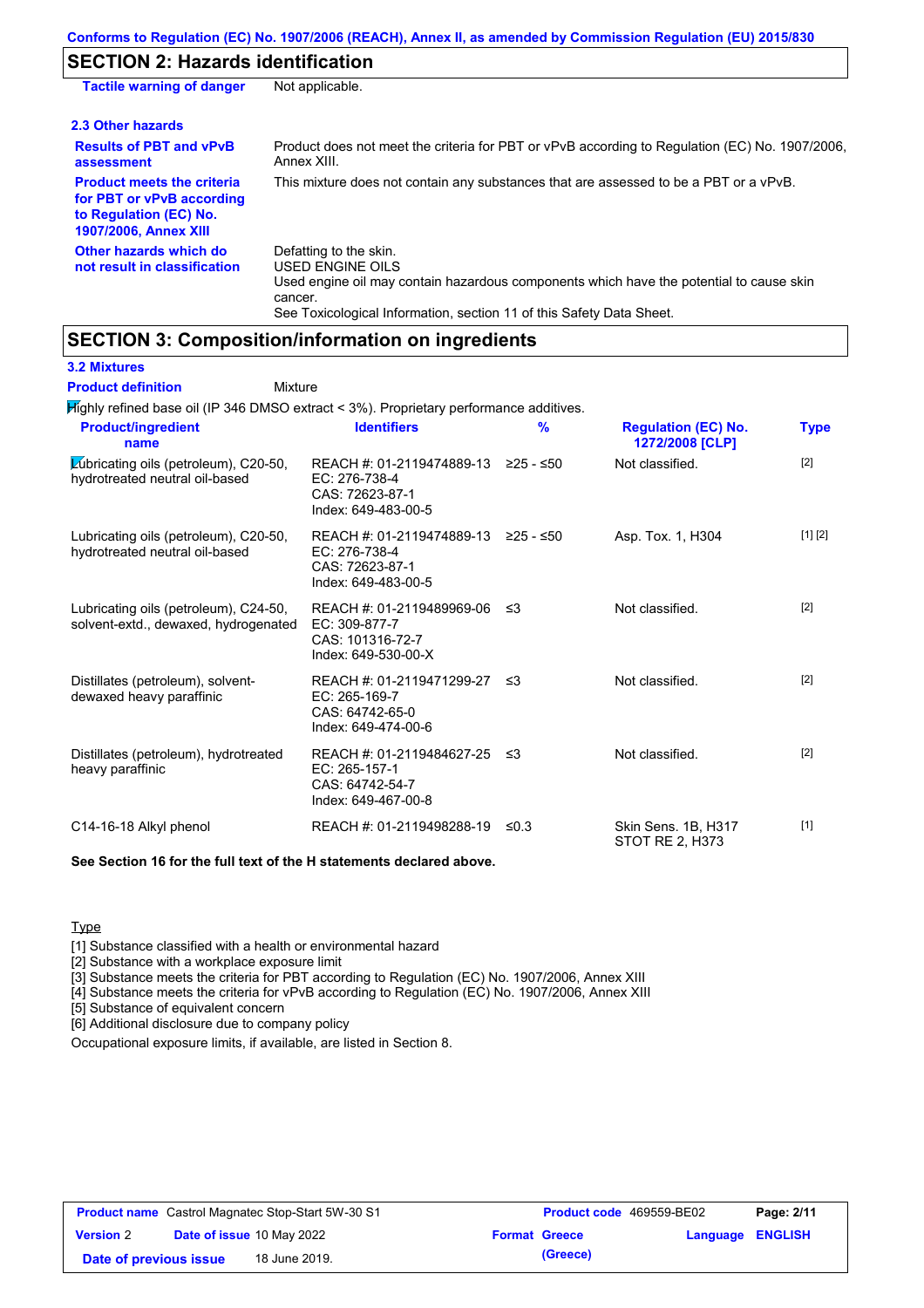## **SECTION 4: First aid measures**

| <b>4.1 Description of first aid measures</b> |                                                                                                                                                                                                                                                                         |
|----------------------------------------------|-------------------------------------------------------------------------------------------------------------------------------------------------------------------------------------------------------------------------------------------------------------------------|
| <b>Eye contact</b>                           | In case of contact, immediately flush eyes with plenty of water for at least 15 minutes. Eyelids<br>should be held away from the eyeball to ensure thorough rinsing. Check for and remove any<br>contact lenses. Get medical attention.                                 |
| <b>Skin contact</b>                          | Wash skin thoroughly with soap and water or use recognised skin cleanser. Remove<br>contaminated clothing and shoes. Wash clothing before reuse. Clean shoes thoroughly before<br>reuse. Get medical attention if irritation develops.                                  |
| <b>Inhalation</b>                            | $\mathbf{\mathscr{F}}$ inhaled, remove to fresh air. In case of inhalation of decomposition products in a fire,<br>symptoms may be delayed. The exposed person may need to be kept under medical<br>surveillance for 48 hours. Get medical attention if symptoms occur. |
| <b>Ingestion</b>                             | Do not induce vomiting unless directed to do so by medical personnel. Get medical attention if<br>symptoms occur.                                                                                                                                                       |
| <b>Protection of first-aiders</b>            | No action shall be taken involving any personal risk or without suitable training.                                                                                                                                                                                      |

#### **4.2 Most important symptoms and effects, both acute and delayed**

See Section 11 for more detailed information on health effects and symptoms.

| <b>Potential acute health effects</b> |                                                                                                                            |
|---------------------------------------|----------------------------------------------------------------------------------------------------------------------------|
| <b>Inhalation</b>                     | <b>Exposure to decomposition products may cause a health hazard. Serious effects may be</b><br>delayed following exposure. |
| <b>Ingestion</b>                      | No known significant effects or critical hazards.                                                                          |
| <b>Skin contact</b>                   | Defatting to the skin. May cause skin dryness and irritation.                                                              |
| Eye contact                           | No known significant effects or critical hazards.                                                                          |
|                                       | Delayed and immediate effects as well as chronic effects from short and long-term exposure                                 |
| <b>Inhalation</b>                     | Overexposure to the inhalation of airborne droplets or aerosols may cause irritation of the<br>respiratory tract.          |
| <b>Ingestion</b>                      | Ingestion of large quantities may cause nausea and diarrhoea.                                                              |
| <b>Skin contact</b>                   | Prolonged or repeated contact can defat the skin and lead to irritation and/or dermatitis.                                 |
| Eye contact                           | Potential risk of transient stinging or redness if accidental eye contact occurs.                                          |

#### **4.3 Indication of any immediate medical attention and special treatment needed**

Notes to physician **Treatment should in general be symptomatic and directed to relieving any effects.** In case of inhalation of decomposition products in a fire, symptoms may be delayed. The exposed person may need to be kept under medical surveillance for 48 hours.

## **SECTION 5: Firefighting measures**

| 5.1 Extinguishing media                                   |                                                                                                                                                                                                                                                                                                                                                                   |  |
|-----------------------------------------------------------|-------------------------------------------------------------------------------------------------------------------------------------------------------------------------------------------------------------------------------------------------------------------------------------------------------------------------------------------------------------------|--|
| <b>Suitable extinguishing</b><br>media                    | In case of fire, use foam, dry chemical or carbon dioxide extinguisher or spray.                                                                                                                                                                                                                                                                                  |  |
| <b>Unsuitable extinguishing</b><br>media                  | Do not use water jet. The use of a water jet may cause the fire to spread by splashing the<br>burning product.                                                                                                                                                                                                                                                    |  |
| 5.2 Special hazards arising from the substance or mixture |                                                                                                                                                                                                                                                                                                                                                                   |  |
| <b>Hazards from the</b><br>substance or mixture           | In a fire or if heated, a pressure increase will occur and the container may burst.                                                                                                                                                                                                                                                                               |  |
| <b>Hazardous combustion</b><br>products                   | Combustion products may include the following:<br>carbon oxides (CO, CO <sub>2</sub> ) (carbon monoxide, carbon dioxide)<br>metal oxide/oxides<br>nitrogen oxides ( $NO$ , $NO2$ etc.)                                                                                                                                                                            |  |
| 5.3 Advice for firefighters                               |                                                                                                                                                                                                                                                                                                                                                                   |  |
| <b>Special precautions for</b><br>fire-fighters           | No action shall be taken involving any personal risk or without suitable training. Promptly<br>isolate the scene by removing all persons from the vicinity of the incident if there is a fire.                                                                                                                                                                    |  |
| <b>Special protective</b><br>equipment for fire-fighters  | Fire-fighters should wear appropriate protective equipment and self-contained breathing<br>apparatus (SCBA) with a full face-piece operated in positive pressure mode. Clothing for fire-<br>fighters (including helmets, protective boots and gloves) conforming to European standard EN<br>469 will provide a basic level of protection for chemical incidents. |  |

| <b>Product name</b> Castrol Magnatec Stop-Start 5W-30 S1 |  | <b>Product code</b> 469559-BE02  |  | Page: 3/11           |                         |  |
|----------------------------------------------------------|--|----------------------------------|--|----------------------|-------------------------|--|
| <b>Version 2</b>                                         |  | <b>Date of issue 10 May 2022</b> |  | <b>Format Greece</b> | <b>Language ENGLISH</b> |  |
| Date of previous issue                                   |  | 18 June 2019.                    |  | (Greece)             |                         |  |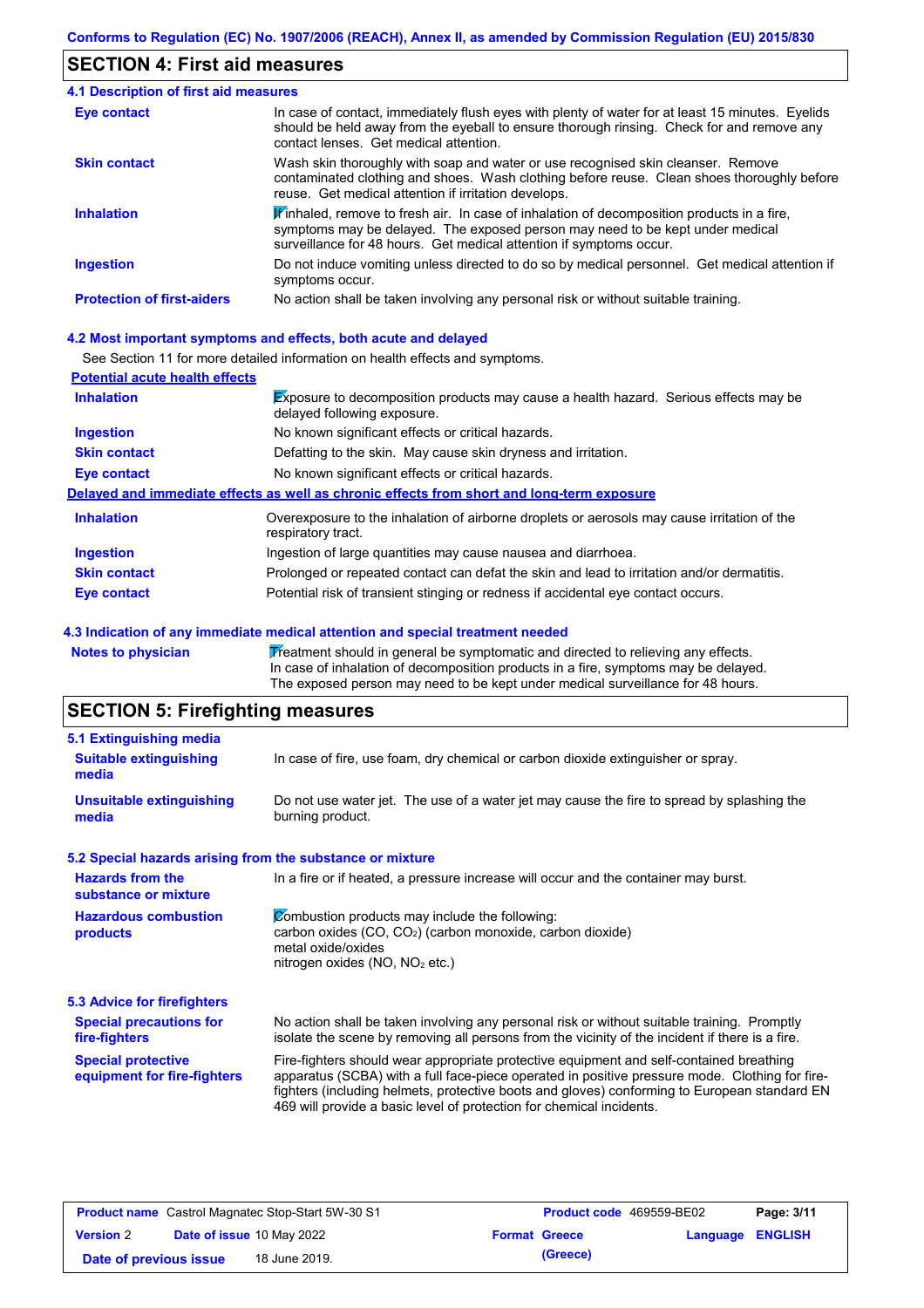## **SECTION 6: Accidental release measures**

|                                                          | 6.1 Personal precautions, protective equipment and emergency procedures                                                                                                                                                                                                                                                                                                                        |
|----------------------------------------------------------|------------------------------------------------------------------------------------------------------------------------------------------------------------------------------------------------------------------------------------------------------------------------------------------------------------------------------------------------------------------------------------------------|
| For non-emergency<br>personnel                           | No action shall be taken involving any personal risk or without suitable training. Evacuate<br>surrounding areas. Keep unnecessary and unprotected personnel from entering. Do not touch<br>or walk through spilt material. Floors may be slippery; use care to avoid falling. Put on<br>appropriate personal protective equipment.                                                            |
| For emergency responders                                 | If specialised clothing is required to deal with the spillage, take note of any information in<br>Section 8 on suitable and unsuitable materials. See also the information in "For non-<br>emergency personnel".                                                                                                                                                                               |
| <b>6.2 Environmental</b><br>precautions                  | Avoid dispersal of spilt material and runoff and contact with soil, waterways, drains and sewers.<br>Inform the relevant authorities if the product has caused environmental pollution (sewers,<br>waterways, soil or air).                                                                                                                                                                    |
| 6.3 Methods and material for containment and cleaning up |                                                                                                                                                                                                                                                                                                                                                                                                |
| <b>Small spill</b>                                       | Stop leak if without risk. Move containers from spill area. Absorb with an inert material and<br>place in an appropriate waste disposal container. Dispose of via a licensed waste disposal<br>contractor.                                                                                                                                                                                     |
| <b>Large spill</b>                                       | Stop leak if without risk. Move containers from spill area. Prevent entry into sewers, water<br>courses, basements or confined areas. Contain and collect spillage with non-combustible,<br>absorbent material e.g. sand, earth, vermiculite or diatomaceous earth and place in container<br>for disposal according to local regulations. Dispose of via a licensed waste disposal contractor. |
| 6.4 Reference to other<br><b>sections</b>                | See Section 1 for emergency contact information.<br>See Section 5 for firefighting measures.<br>See Section 8 for information on appropriate personal protective equipment.<br>See Section 12 for environmental precautions.<br>See Section 13 for additional waste treatment information.                                                                                                     |

# **SECTION 7: Handling and storage**

| 7.1 Precautions for safe handling                                                    |                                                                                                                                                                                                                                                                                                                                                                                                                                                                                          |
|--------------------------------------------------------------------------------------|------------------------------------------------------------------------------------------------------------------------------------------------------------------------------------------------------------------------------------------------------------------------------------------------------------------------------------------------------------------------------------------------------------------------------------------------------------------------------------------|
| <b>Protective measures</b>                                                           | Put on appropriate personal protective equipment.                                                                                                                                                                                                                                                                                                                                                                                                                                        |
| <b>Advice on general</b><br>occupational hygiene                                     | Eating, drinking and smoking should be prohibited in areas where this material is handled,<br>stored and processed. Wash thoroughly after handling. Remove contaminated clothing and<br>protective equipment before entering eating areas. See also Section 8 for additional<br>information on hygiene measures.                                                                                                                                                                         |
| <b>7.2 Conditions for safe</b><br>storage, including any<br><i>incompatibilities</i> | Store in accordance with local regulations. Store in a dry, cool and well-ventilated area, away<br>from incompatible materials (see Section 10). Keep away from heat and direct sunlight. Keep<br>container tightly closed and sealed until ready for use. Containers that have been opened must<br>be carefully resealed and kept upright to prevent leakage. Store and use only in equipment/<br>containers designed for use with this product. Do not store in unlabelled containers. |
| <b>Not suitable</b>                                                                  | Prolonged exposure to elevated temperature.                                                                                                                                                                                                                                                                                                                                                                                                                                              |
| 7.3 Specific end use(s)                                                              |                                                                                                                                                                                                                                                                                                                                                                                                                                                                                          |
| <b>Recommendations</b>                                                               | See section 1.2 and Exposure scenarios in annex, if applicable.                                                                                                                                                                                                                                                                                                                                                                                                                          |
|                                                                                      | <b>SECTION 8: Exposure controls/personal protection</b>                                                                                                                                                                                                                                                                                                                                                                                                                                  |

### **8.1 Control parameters**

| <b>Occupational exposure limits</b>                                           |                                                                     |  |  |
|-------------------------------------------------------------------------------|---------------------------------------------------------------------|--|--|
| <b>Product/ingredient name</b>                                                | <b>Exposure limit values</b>                                        |  |  |
| Lubricating oils (petroleum), C20-50, hydrotreated<br>neutral oil-based       | Ministry of Labour and Social Affairs (Greece).                     |  |  |
|                                                                               | TWA: 5 mg/m <sup>3</sup> 8 hours. Issued/Revised: 5/1999 Form: mist |  |  |
| Lubricating oils (petroleum), C20-50, hydrotreated<br>neutral oil-based       | Ministry of Labour and Social Affairs (Greece).                     |  |  |
|                                                                               | TWA: 5 mg/m <sup>3</sup> 8 hours. Issued/Revised: 5/1999 Form: mist |  |  |
| Lubricating oils (petroleum), C24-50, solvent-extd.,<br>dewaxed, hydrogenated | Ministry of Labour and Social Affairs (Greece).                     |  |  |
|                                                                               | TWA: 5 mg/m <sup>3</sup> 8 hours. Issued/Revised: 5/1999 Form: mist |  |  |
| Distillates (petroleum), solvent-dewaxed heavy<br>paraffinic                  | Ministry of Labour and Social Affairs (Greece).                     |  |  |
|                                                                               | TWA: 5 mg/m <sup>3</sup> 8 hours. Issued/Revised: 5/1999 Form: mist |  |  |
| <b>Product name</b> Castrol Magnatec Stop-Start 5W-30 S1                      | Product code 469559-BE02<br>Page: 4/11                              |  |  |
| <b>Version 2</b><br><b>Date of issue 10 May 2022</b>                          | <b>Format Greece</b><br><b>ENGLISH</b><br>Language                  |  |  |
| 18 June 2019.<br>Date of previous issue                                       | (Greece)                                                            |  |  |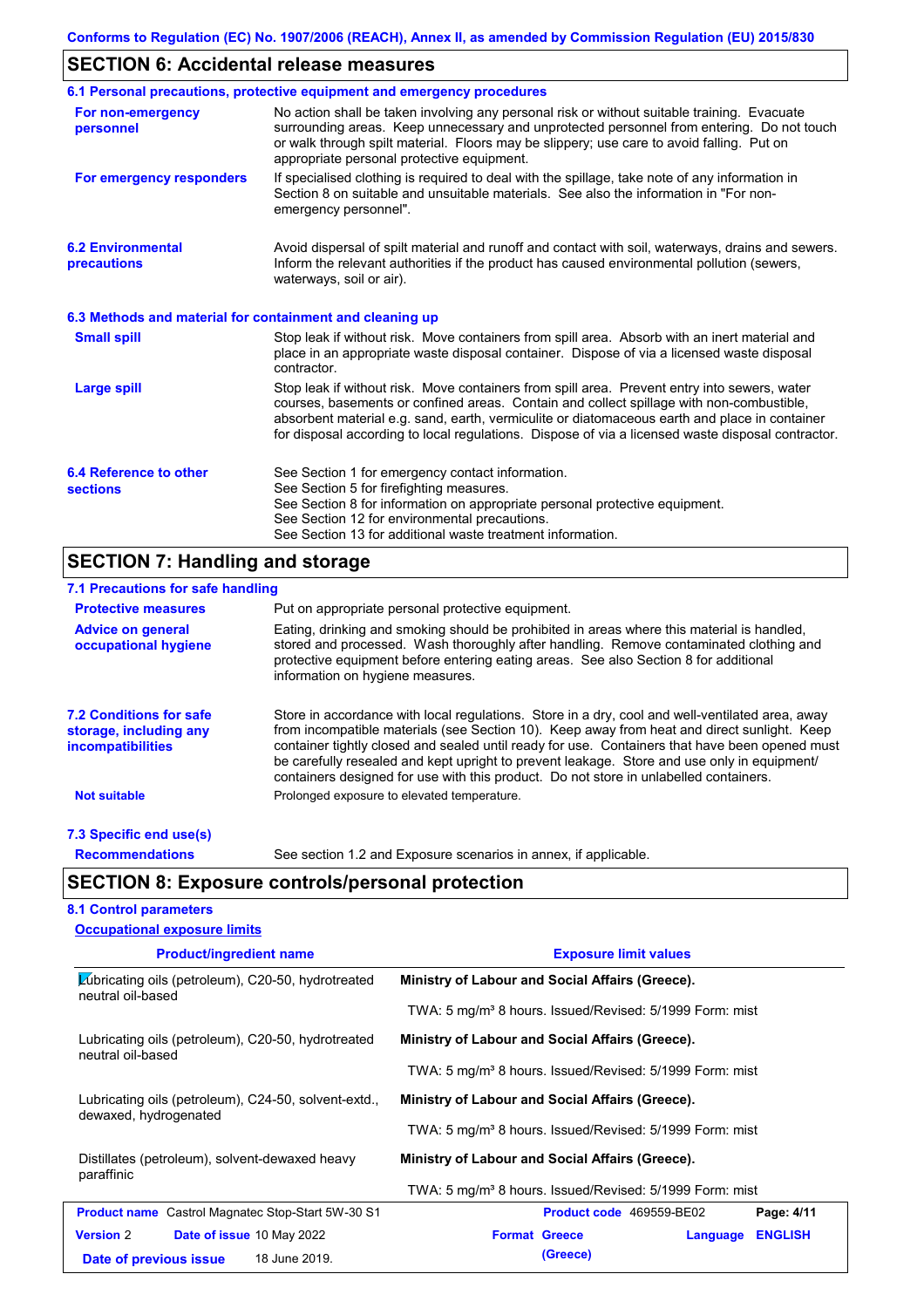### **SECTION 8: Exposure controls/personal protection**

Distillates (petroleum), hydrotreated heavy paraffinic **Ministry of Labour and Social Affairs (Greece).**

TWA: 5 mg/m<sup>3</sup> 8 hours. Issued/Revised: 5/1999 Form: mist

Whilst specific OELs for certain components may be shown in this section, other components may be present in any mist, vapour or dust produced. Therefore, the specific OELs may not be applicable to the product as a whole and are provided for guidance only.

#### **Recommended monitoring procedures**

If this product contains ingredients with exposure limits, personal, workplace atmosphere or biological monitoring may be required to determine the effectiveness of the ventilation or other control measures and/or the necessity to use respiratory protective equipment. Reference should be made to monitoring standards, such as the following: European Standard EN 689 (Workplace atmospheres - Guidance for the assessment of exposure by inhalation to chemical agents for comparison with limit values and measurement strategy) European Standard EN 14042 (Workplace atmospheres - Guide for the application and use of procedures for the assessment of exposure to chemical and biological agents) European Standard EN 482 (Workplace atmospheres - General requirements for the performance of procedures for the measurement of chemical agents) Reference to national guidance documents for methods for the determination of hazardous substances will also be required.

### **Derived No Effect Level**

No DNELs/DMELs available.

#### **Predicted No Effect Concentration**

No PNECs available

| <b>8.2 Exposure controls</b>                             |                                                           |                                                                                                                                                                                                                                                                                                                                                                                                                                                                                                                                                                                                                                                                                                                                                                                                                                                                                                                                                      |          |                |
|----------------------------------------------------------|-----------------------------------------------------------|------------------------------------------------------------------------------------------------------------------------------------------------------------------------------------------------------------------------------------------------------------------------------------------------------------------------------------------------------------------------------------------------------------------------------------------------------------------------------------------------------------------------------------------------------------------------------------------------------------------------------------------------------------------------------------------------------------------------------------------------------------------------------------------------------------------------------------------------------------------------------------------------------------------------------------------------------|----------|----------------|
| <b>Appropriate engineering</b><br><b>controls</b>        | kept in good condition and properly maintained.           | Provide exhaust ventilation or other engineering controls to keep the relevant airborne<br>concentrations below their respective occupational exposure limits.<br>All activities involving chemicals should be assessed for their risks to health, to ensure<br>exposures are adequately controlled. Personal protective equipment should only be considered<br>after other forms of control measures (e.g. engineering controls) have been suitably evaluated.<br>Personal protective equipment should conform to appropriate standards, be suitable for use, be<br>Your supplier of personal protective equipment should be consulted for advice on selection and<br>appropriate standards. For further information contact your national organisation for standards.<br>The final choice of protective equipment will depend upon a risk assessment. It is important to<br>ensure that all items of personal protective equipment are compatible. |          |                |
| Individual protection measures                           |                                                           |                                                                                                                                                                                                                                                                                                                                                                                                                                                                                                                                                                                                                                                                                                                                                                                                                                                                                                                                                      |          |                |
| <b>Hygiene measures</b>                                  |                                                           | Wash hands, forearms and face thoroughly after handling chemical products, before eating,<br>smoking and using the lavatory and at the end of the working period. Ensure that eyewash<br>stations and safety showers are close to the workstation location.                                                                                                                                                                                                                                                                                                                                                                                                                                                                                                                                                                                                                                                                                          |          |                |
| <b>Respiratory protection</b>                            | of the working conditions.                                | In case of insufficient ventilation, wear suitable respiratory equipment.<br>The correct choice of respiratory protection depends upon the chemicals being handled, the<br>conditions of work and use, and the condition of the respiratory equipment. Safety procedures<br>should be developed for each intended application. Respiratory protection equipment should<br>therefore be chosen in consultation with the supplier/manufacturer and with a full assessment                                                                                                                                                                                                                                                                                                                                                                                                                                                                              |          |                |
| <b>Eye/face protection</b>                               | Safety glasses with side shields.                         |                                                                                                                                                                                                                                                                                                                                                                                                                                                                                                                                                                                                                                                                                                                                                                                                                                                                                                                                                      |          |                |
| <b>Skin protection</b>                                   |                                                           |                                                                                                                                                                                                                                                                                                                                                                                                                                                                                                                                                                                                                                                                                                                                                                                                                                                                                                                                                      |          |                |
| <b>Hand protection</b>                                   | <b>General Information:</b>                               |                                                                                                                                                                                                                                                                                                                                                                                                                                                                                                                                                                                                                                                                                                                                                                                                                                                                                                                                                      |          |                |
|                                                          |                                                           | Because specific work environments and material handling practices vary, safety procedures<br>should be developed for each intended application. The correct choice of protective gloves<br>depends upon the chemicals being handled, and the conditions of work and use. Most gloves<br>provide protection for only a limited time before they must be discarded and replaced (even the<br>best chemically resistant gloves will break down after repeated chemical exposures).                                                                                                                                                                                                                                                                                                                                                                                                                                                                     |          |                |
|                                                          | a full assessment of the working conditions.              | Gloves should be chosen in consultation with the supplier / manufacturer and taking account of                                                                                                                                                                                                                                                                                                                                                                                                                                                                                                                                                                                                                                                                                                                                                                                                                                                       |          |                |
|                                                          | Recommended: Nitrile gloves.<br><b>Breakthrough time:</b> |                                                                                                                                                                                                                                                                                                                                                                                                                                                                                                                                                                                                                                                                                                                                                                                                                                                                                                                                                      |          |                |
|                                                          |                                                           | Breakthrough time data are generated by glove manufacturers under laboratory test conditions<br>and represent how long a glove can be expected to provide effective permeation resistance. It<br>is important when following breakthrough time recommendations that actual workplace<br>conditions are taken into account. Always consult with your glove supplier for up-to-date<br>technical information on breakthrough times for the recommended glove type.<br>Our recommendations on the selection of gloves are as follows:                                                                                                                                                                                                                                                                                                                                                                                                                   |          |                |
| <b>Product name</b> Castrol Magnatec Stop-Start 5W-30 S1 |                                                           | Product code 469559-BE02                                                                                                                                                                                                                                                                                                                                                                                                                                                                                                                                                                                                                                                                                                                                                                                                                                                                                                                             |          | Page: 5/11     |
| <b>Version 2</b><br>Date of issue 10 May 2022            |                                                           | <b>Format Greece</b>                                                                                                                                                                                                                                                                                                                                                                                                                                                                                                                                                                                                                                                                                                                                                                                                                                                                                                                                 | Language | <b>ENGLISH</b> |
| Date of previous issue                                   | 18 June 2019.                                             | (Greece)                                                                                                                                                                                                                                                                                                                                                                                                                                                                                                                                                                                                                                                                                                                                                                                                                                                                                                                                             |          |                |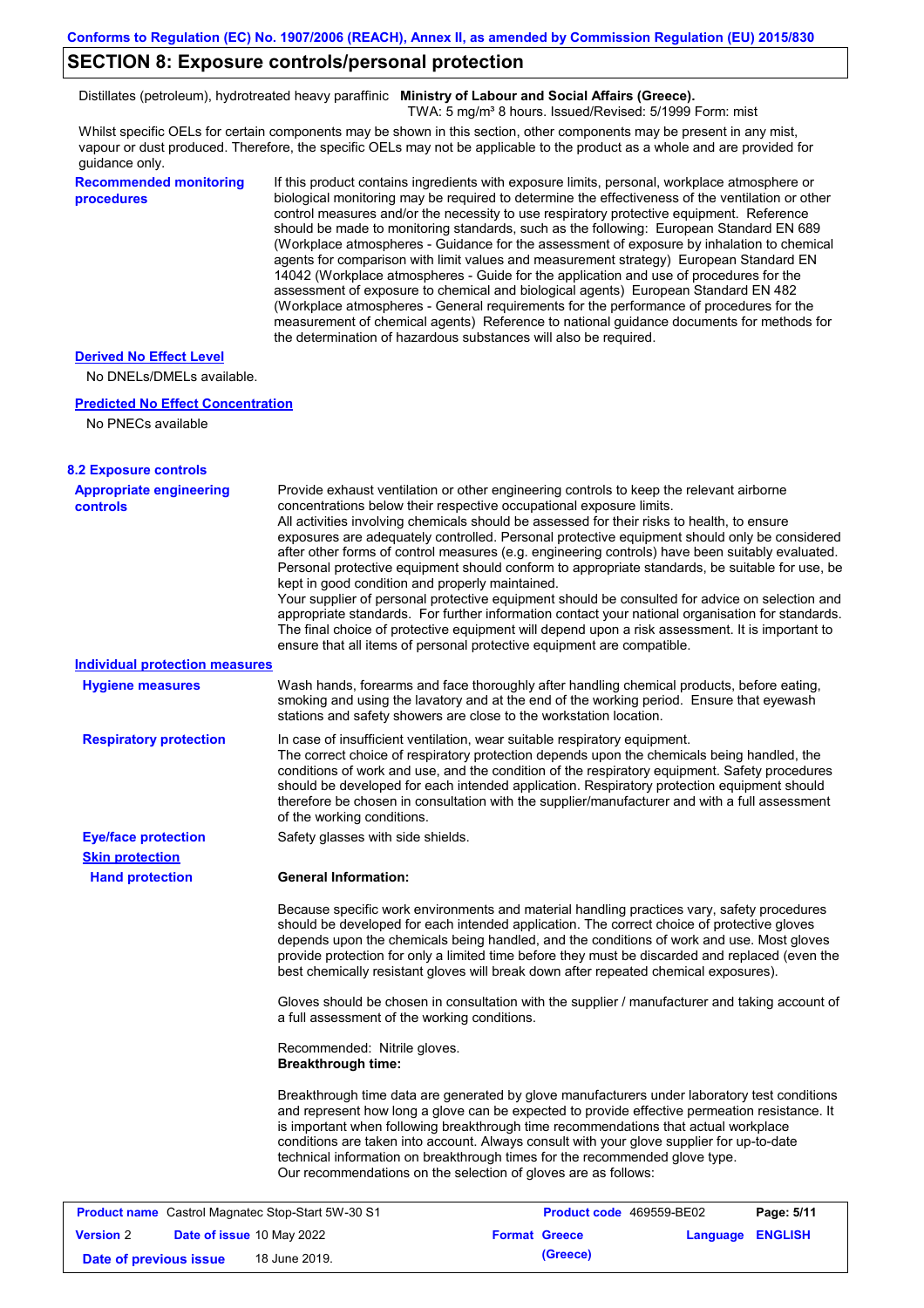## **SECTION 8: Exposure controls/personal protection**

Continuous contact:

|                                           | Gloves with a minimum breakthrough time of 240 minutes, or >480 minutes if suitable gloves<br>can be obtained.<br>If suitable gloves are not available to offer that level of protection, gloves with shorter<br>breakthrough times may be acceptable as long as appropriate glove maintenance and<br>replacement regimes are determined and adhered to.                                                                                                                                                                                                                                                                                                                              |
|-------------------------------------------|---------------------------------------------------------------------------------------------------------------------------------------------------------------------------------------------------------------------------------------------------------------------------------------------------------------------------------------------------------------------------------------------------------------------------------------------------------------------------------------------------------------------------------------------------------------------------------------------------------------------------------------------------------------------------------------|
|                                           | Short-term / splash protection:                                                                                                                                                                                                                                                                                                                                                                                                                                                                                                                                                                                                                                                       |
|                                           | Recommended breakthrough times as above.<br>It is recognised that for short-term, transient exposures, gloves with shorter breakthrough times<br>may commonly be used. Therefore, appropriate maintenance and replacement regimes must<br>be determined and rigorously followed.                                                                                                                                                                                                                                                                                                                                                                                                      |
|                                           | <b>Glove Thickness:</b>                                                                                                                                                                                                                                                                                                                                                                                                                                                                                                                                                                                                                                                               |
|                                           | For general applications, we recommend gloves with a thickness typically greater than 0.35 mm.                                                                                                                                                                                                                                                                                                                                                                                                                                                                                                                                                                                        |
|                                           | It should be emphasised that glove thickness is not necessarily a good predictor of glove<br>resistance to a specific chemical, as the permeation efficiency of the glove will be dependent<br>on the exact composition of the glove material. Therefore, glove selection should also be based<br>on consideration of the task requirements and knowledge of breakthrough times.<br>Glove thickness may also vary depending on the glove manufacturer, the glove type and the<br>glove model. Therefore, the manufacturers' technical data should always be taken into account<br>to ensure selection of the most appropriate glove for the task.                                     |
|                                           | Note: Depending on the activity being conducted, gloves of varying thickness may be required<br>for specific tasks. For example:                                                                                                                                                                                                                                                                                                                                                                                                                                                                                                                                                      |
|                                           | • Thinner gloves (down to 0.1 mm or less) may be required where a high degree of manual<br>dexterity is needed. However, these gloves are only likely to give short duration protection and<br>would normally be just for single use applications, then disposed of.                                                                                                                                                                                                                                                                                                                                                                                                                  |
|                                           | • Thicker gloves (up to 3 mm or more) may be required where there is a mechanical (as well<br>as a chemical) risk i.e. where there is abrasion or puncture potential.                                                                                                                                                                                                                                                                                                                                                                                                                                                                                                                 |
| <b>Skin and body</b>                      | Use of protective clothing is good industrial practice.<br>Personal protective equipment for the body should be selected based on the task being<br>performed and the risks involved and should be approved by a specialist before handling this<br>product.<br>Cotton or polyester/cotton overalls will only provide protection against light superficial<br>contamination that will not soak through to the skin. Overalls should be laundered on a regular<br>basis. When the risk of skin exposure is high (e.g. when cleaning up spillages or if there is a<br>risk of splashing) then chemical resistant aprons and/or impervious chemical suits and boots<br>will be required. |
| <b>Refer to standards:</b>                | Respiratory protection: EN 529<br>Gloves: EN 420, EN 374<br>Eye protection: EN 166<br>Filtering half-mask: EN 149<br>Filtering half-mask with valve: EN 405<br>Half-mask: EN 140 plus filter<br>Full-face mask: EN 136 plus filter<br>Particulate filters: EN 143<br>Gas/combined filters: EN 14387                                                                                                                                                                                                                                                                                                                                                                                   |
| <b>Environmental exposure</b><br>controls | Emissions from ventilation or work process equipment should be checked to ensure they<br>comply with the requirements of environmental protection legislation. In some cases, fume<br>scrubbers, filters or engineering modifications to the process equipment will be necessary to<br>reduce emissions to acceptable levels.                                                                                                                                                                                                                                                                                                                                                         |

## **SECTION 9: Physical and chemical properties**

The conditions of measurement of all properties are at standard temperature and pressure unless otherwise indicated.

### **9.1 Information on basic physical and chemical properties**

| <b>Appearance</b>                                        |                           |                      |          |                          |                |
|----------------------------------------------------------|---------------------------|----------------------|----------|--------------------------|----------------|
| <b>Physical state</b>                                    | Liguid.                   |                      |          |                          |                |
| <b>Colour</b>                                            | Amber. [Light]            |                      |          |                          |                |
| <b>Odour</b>                                             | Not available.            |                      |          |                          |                |
| <b>Product name</b> Castrol Magnatec Stop-Start 5W-30 S1 |                           |                      |          | Product code 469559-BE02 | Page: 6/11     |
| <b>Version 2</b>                                         | Date of issue 10 May 2022 | <b>Format Greece</b> |          | Language                 | <b>ENGLISH</b> |
| Date of previous issue                                   | 18 June 2019.             |                      | (Greece) |                          |                |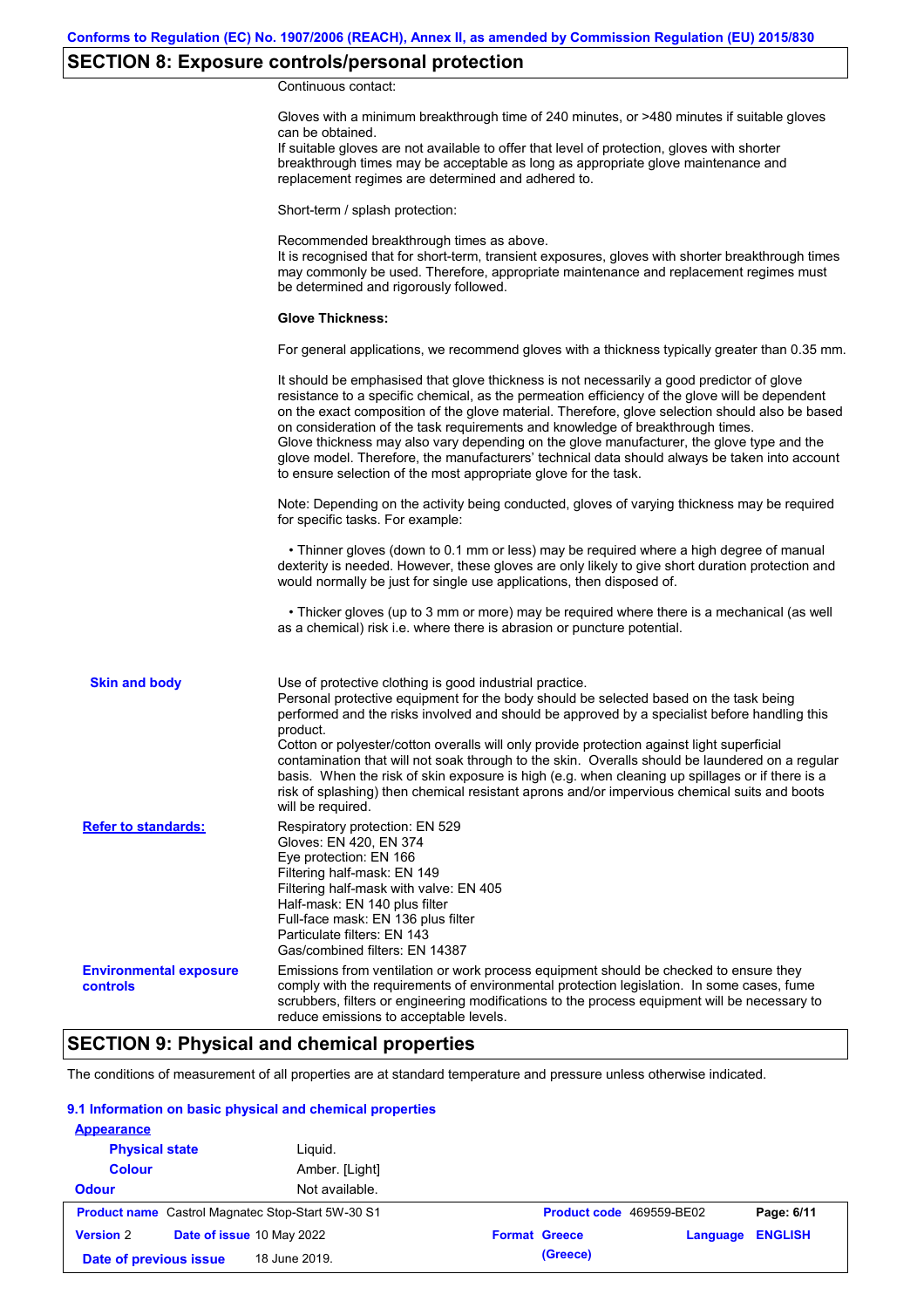## **SECTION 9: Physical and chemical properties**

| <b>Odour threshold</b>                                 | Not available.                               |
|--------------------------------------------------------|----------------------------------------------|
| pH                                                     | Mot applicable.                              |
| <b>Melting point/freezing point</b>                    | Not available.                               |
| Initial boiling point and boiling<br>range             | Not available.                               |
| <b>Pour point</b>                                      | $-46 °C$                                     |
| <b>Flash point</b>                                     | Closed cup: 209°C (408.2°F) [Pensky-Martens] |
| <b>Evaporation rate</b>                                | Not available.                               |
| <b>Flammability (solid, gas)</b>                       | Not available.                               |
| <b>Upper/lower flammability or</b><br>explosive limits | Not available.                               |

**Vapour pressure**

Not available.

|                                                   |                                                                                                                                          |           |          | Vapour Pressure at 20°C |          |                | Vapour pressure at 50°C |
|---------------------------------------------------|------------------------------------------------------------------------------------------------------------------------------------------|-----------|----------|-------------------------|----------|----------------|-------------------------|
|                                                   | Ingredient name                                                                                                                          | mm Hg kPa |          | <b>Method</b>           | mm<br>Hg | kPa            | <b>Method</b>           |
|                                                   | Labricating oils<br>(petroleum), C20-50,<br>hydrotreated neutral oil-<br>based                                                           | <0.08     | < 0.011  | <b>ASTM D 5191</b>      |          |                |                         |
|                                                   | Lubricating oils<br>(petroleum), C20-50,<br>hydrotreated neutral oil-<br>based                                                           | < 0.08    | < 0.011  | <b>ASTM D 5191</b>      |          |                |                         |
|                                                   | bis(nonylphenyl)amine                                                                                                                    | < 0.01    | < 0.0013 | EU A.4                  | 0        | 0              | EU A.4                  |
|                                                   | Distillates (petroleum),<br>solvent-dewaxed<br>heavy paraffinic                                                                          | < 0.08    | < 0.011  | <b>ASTM D 5191</b>      |          |                |                         |
|                                                   | Distillates (petroleum),<br>hydrotreated heavy<br>paraffinic                                                                             | < 0.08    | < 0.011  | <b>ASTM D 5191</b>      |          |                |                         |
| <b>Vapour density</b>                             | Not available.                                                                                                                           |           |          |                         |          |                |                         |
| <b>Relative density</b>                           | Not available.                                                                                                                           |           |          |                         |          |                |                         |
| <b>Density</b>                                    | <1000 kg/m <sup>3</sup> (<1 g/cm <sup>3</sup> ) at 15°C                                                                                  |           |          |                         |          |                |                         |
| <b>Solubility(ies)</b>                            | insoluble in water.                                                                                                                      |           |          |                         |          |                |                         |
| <b>Partition coefficient: n-octanol/</b><br>water | Not applicable.                                                                                                                          |           |          |                         |          |                |                         |
| <b>Auto-ignition temperature</b>                  | <b>Ingredient name</b>                                                                                                                   |           | °C       | °F                      |          | <b>Method</b>  |                         |
|                                                   | bis(nonylphenyl)amine                                                                                                                    |           | 440      | 824                     |          | <b>EU A.15</b> |                         |
| <b>Decomposition temperature</b>                  | Not available.                                                                                                                           |           |          |                         |          |                |                         |
| <b>Viscosity</b>                                  | Kinematic: 59.9 mm <sup>2</sup> /s (59.9 cSt) at 40°C<br>Kinematic: 10.3 mm <sup>2</sup> /s (10.3 cSt) at 100°C                          |           |          |                         |          |                |                         |
| <b>Explosive properties</b>                       | Not available.                                                                                                                           |           |          |                         |          |                |                         |
| <b>Oxidising properties</b>                       | Not available.                                                                                                                           |           |          |                         |          |                |                         |
| <b>Particle characteristics</b>                   |                                                                                                                                          |           |          |                         |          |                |                         |
| <b>Median particle size</b>                       | Mot applicable.                                                                                                                          |           |          |                         |          |                |                         |
| 9.2 Other information                             |                                                                                                                                          |           |          |                         |          |                |                         |
| No additional information.                        |                                                                                                                                          |           |          |                         |          |                |                         |
| <b>SECTION 10: Stability and reactivity</b>       |                                                                                                                                          |           |          |                         |          |                |                         |
| <b>10.1 Reactivity</b>                            | No specific test data available for this product. Refer to Conditions to avoid and Incompatible<br>materials for additional information. |           |          |                         |          |                |                         |
| <b>10.2 Chemical stability</b>                    | The product is stable.                                                                                                                   |           |          |                         |          |                |                         |

| 10.3 Possibility of | Under normal conditions of storage and use, hazardous reactions will not occur.      |
|---------------------|--------------------------------------------------------------------------------------|
| hazardous reactions | Under normal conditions of storage and use, hazardous polymerisation will not occur. |

### **10.4 Conditions to avoid** Avoid all possible sources of ignition (spark or flame).

|                        | <b>Product name</b> Castrol Magnatec Stop-Start 5W-30 S1 | <b>Product code</b> 469559-BE02 |                  | Page: 7/11 |
|------------------------|----------------------------------------------------------|---------------------------------|------------------|------------|
| <b>Version 2</b>       | <b>Date of issue 10 May 2022</b>                         | <b>Format Greece</b>            | Language ENGLISH |            |
| Date of previous issue | 18 June 2019.                                            | (Greece)                        |                  |            |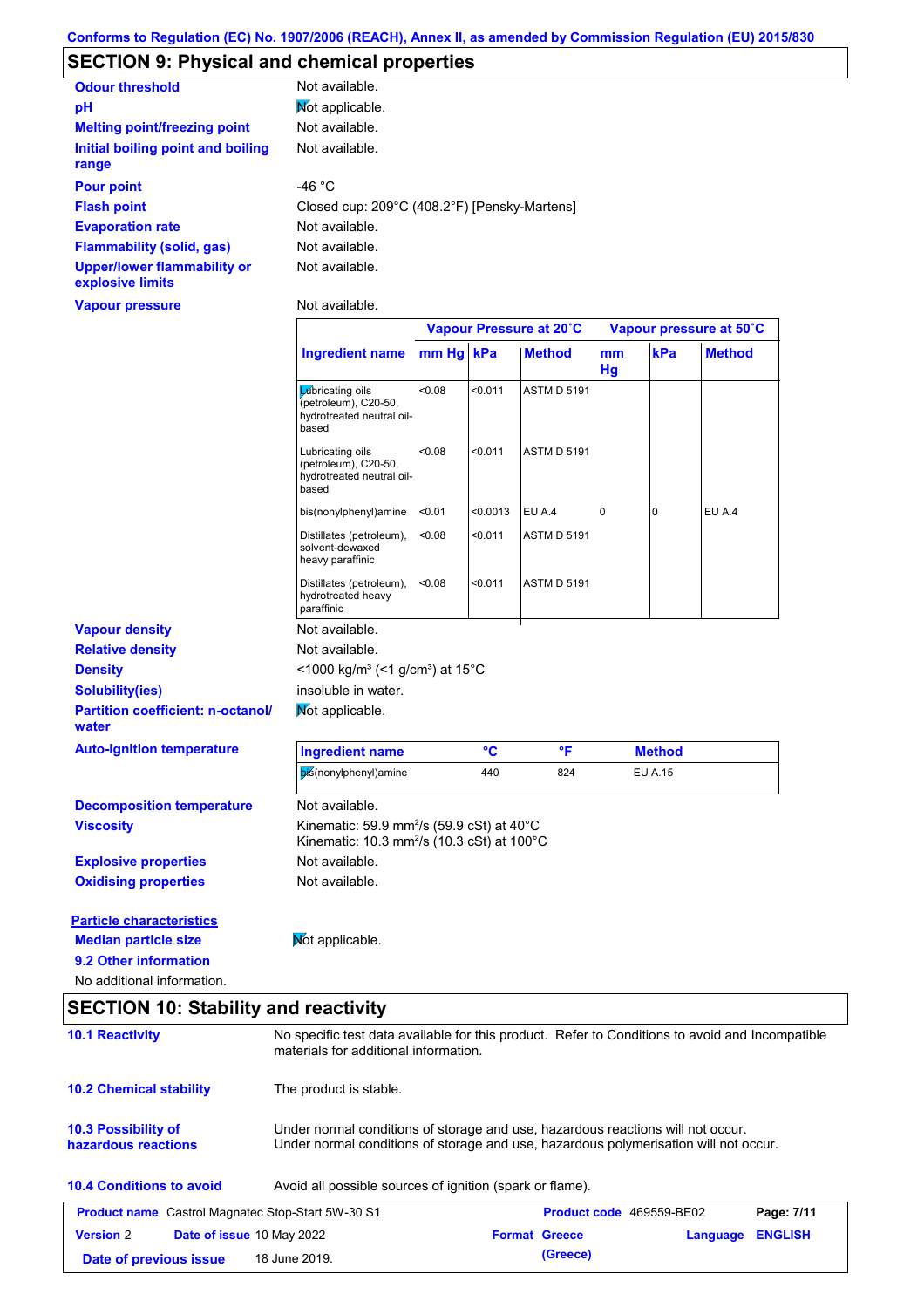### **Conforms to Regulation (EC) No. 1907/2006 (REACH), Annex II, as amended by Commission Regulation (EU) 2015/830**

## **SECTION 10: Stability and reactivity**

**10.6 Hazardous** 

**10.5 Incompatible materials** Reactive or incompatible with the following materials: oxidising materials.

**decomposition products** Under normal conditions of storage and use, hazardous decomposition products should not be produced.

## **SECTION 11: Toxicological information**

### **11.1 Information on toxicological effects**

### **Acute toxicity estimates**

| <b>Product/ingredient name</b>                                                             |                                                                                                                            | Oral (mg/<br>kg) | <b>Dermal</b><br>(mg/kg) | <b>Inhalation</b><br>(gases)<br>(ppm) | <b>Inhalation</b><br>(vapours)<br>(mg/l) | <b>Inhalation</b><br>(dusts<br>and mists)<br>(mg/l)                                                                                                                                                                                                                                      |
|--------------------------------------------------------------------------------------------|----------------------------------------------------------------------------------------------------------------------------|------------------|--------------------------|---------------------------------------|------------------------------------------|------------------------------------------------------------------------------------------------------------------------------------------------------------------------------------------------------------------------------------------------------------------------------------------|
| Long chain alkyl phenol                                                                    |                                                                                                                            | 2500             | N/A                      | N/A                                   | N/A                                      | N/A                                                                                                                                                                                                                                                                                      |
| <b>Information on likely</b><br>routes of exposure                                         | Routes of entry anticipated: Dermal, Inhalation.                                                                           |                  |                          |                                       |                                          |                                                                                                                                                                                                                                                                                          |
| <b>Potential acute health effects</b>                                                      |                                                                                                                            |                  |                          |                                       |                                          |                                                                                                                                                                                                                                                                                          |
| <b>Inhalation</b>                                                                          | <b>Exposure to decomposition products may cause a health hazard.</b> Serious effects may be<br>delayed following exposure. |                  |                          |                                       |                                          |                                                                                                                                                                                                                                                                                          |
| <b>Ingestion</b>                                                                           | No known significant effects or critical hazards.                                                                          |                  |                          |                                       |                                          |                                                                                                                                                                                                                                                                                          |
| <b>Skin contact</b>                                                                        | Defatting to the skin. May cause skin dryness and irritation.                                                              |                  |                          |                                       |                                          |                                                                                                                                                                                                                                                                                          |
| <b>Eye contact</b>                                                                         | No known significant effects or critical hazards.                                                                          |                  |                          |                                       |                                          |                                                                                                                                                                                                                                                                                          |
| Symptoms related to the physical, chemical and toxicological characteristics               |                                                                                                                            |                  |                          |                                       |                                          |                                                                                                                                                                                                                                                                                          |
| <b>Inhalation</b>                                                                          | No specific data.                                                                                                          |                  |                          |                                       |                                          |                                                                                                                                                                                                                                                                                          |
| <b>Ingestion</b>                                                                           | No specific data.                                                                                                          |                  |                          |                                       |                                          |                                                                                                                                                                                                                                                                                          |
| <b>Skin contact</b>                                                                        | Adverse symptoms may include the following:<br>irritation<br>dryness<br>cracking                                           |                  |                          |                                       |                                          |                                                                                                                                                                                                                                                                                          |
| <b>Eye contact</b>                                                                         | No specific data.                                                                                                          |                  |                          |                                       |                                          |                                                                                                                                                                                                                                                                                          |
| Delayed and immediate effects as well as chronic effects from short and long-term exposure |                                                                                                                            |                  |                          |                                       |                                          |                                                                                                                                                                                                                                                                                          |
| <b>Inhalation</b>                                                                          | Overexposure to the inhalation of airborne droplets or aerosols may cause irritation of the<br>respiratory tract.          |                  |                          |                                       |                                          |                                                                                                                                                                                                                                                                                          |
| <b>Ingestion</b>                                                                           | Ingestion of large quantities may cause nausea and diarrhoea.                                                              |                  |                          |                                       |                                          |                                                                                                                                                                                                                                                                                          |
| <b>Skin contact</b>                                                                        | Prolonged or repeated contact can defat the skin and lead to irritation and/or dermatitis.                                 |                  |                          |                                       |                                          |                                                                                                                                                                                                                                                                                          |
| <b>Eye contact</b>                                                                         | Potential risk of transient stinging or redness if accidental eye contact occurs.                                          |                  |                          |                                       |                                          |                                                                                                                                                                                                                                                                                          |
| <b>Potential chronic health effects</b>                                                    |                                                                                                                            |                  |                          |                                       |                                          |                                                                                                                                                                                                                                                                                          |
| <b>General</b>                                                                             | <b>USED ENGINE OILS</b><br>engine oil must therefore be avoided and a high standard of personal hygiene maintained.        |                  |                          |                                       |                                          | Combustion products resulting from the operation of internal combustion engines contaminate<br>engine oils during use. Used engine oil may contain hazardous components which have the<br>potential to cause skin cancer. Frequent or prolonged contact with all types and makes of used |
| <b>Carcinogenicity</b>                                                                     | No known significant effects or critical hazards.                                                                          |                  |                          |                                       |                                          |                                                                                                                                                                                                                                                                                          |
| <b>Mutagenicity</b>                                                                        | No known significant effects or critical hazards.                                                                          |                  |                          |                                       |                                          |                                                                                                                                                                                                                                                                                          |
| <b>Developmental effects</b>                                                               | No known significant effects or critical hazards.                                                                          |                  |                          |                                       |                                          |                                                                                                                                                                                                                                                                                          |
| <b>Fertility effects</b>                                                                   | No known significant effects or critical hazards.                                                                          |                  |                          |                                       |                                          |                                                                                                                                                                                                                                                                                          |

## **SECTION 12: Ecological information**

**12.1 Toxicity**

**Environmental hazards** Not classified as dangerous

#### **12.2 Persistence and degradability**

Expected to be biodegradable.

### **12.3 Bioaccumulative potential**

This product is not expected to bioaccumulate through food chains in the environment.

#### **12.4 Mobility in soil**

|                        | <b>Product name</b> Castrol Magnatec Stop-Start 5W-30 S1 | <b>Product code</b> 469559-BE02 |                         | Page: 8/11 |
|------------------------|----------------------------------------------------------|---------------------------------|-------------------------|------------|
| <b>Version 2</b>       | <b>Date of issue 10 May 2022</b>                         | <b>Format Greece</b>            | <b>Language ENGLISH</b> |            |
| Date of previous issue | 18 June 2019.                                            | (Greece)                        |                         |            |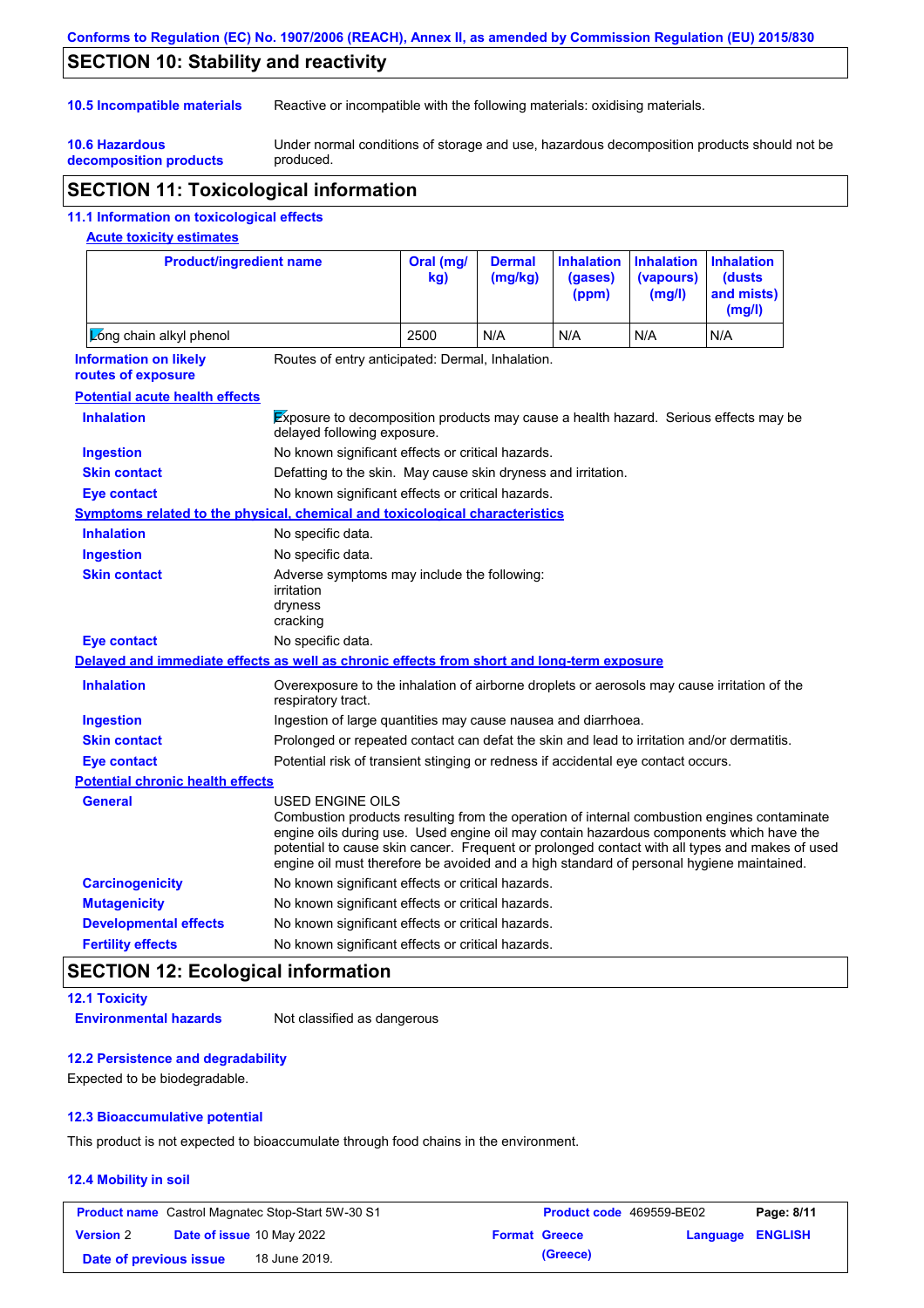| Conforms to Regulation (EC) No. 1907/2006 (REACH), Annex II, as amended by Commission Regulation (EU) 2015/830 |  |
|----------------------------------------------------------------------------------------------------------------|--|
|----------------------------------------------------------------------------------------------------------------|--|

### **SECTION 12: Ecological information**

| <b>Soil/water partition</b>           | Not available.                                                       |
|---------------------------------------|----------------------------------------------------------------------|
| <b>coefficient</b> (K <sub>oc</sub> ) |                                                                      |
| <b>Mobility</b>                       | Spillages may penetrate the soil causing ground water contamination. |

#### **12.5 Results of PBT and vPvB assessment**

Product does not meet the criteria for PBT or vPvB according to Regulation (EC) No. 1907/2006, Annex XIII.

| 12.6 Other adverse effects          |                                                                                                                           |
|-------------------------------------|---------------------------------------------------------------------------------------------------------------------------|
| <b>Other ecological information</b> | Spills may form a film on water surfaces causing physical damage to organisms. Oxygen<br>transfer could also be impaired. |

### **SECTION 13: Disposal considerations**

### **13.1 Waste treatment methods**

#### **Product**

**Methods of disposal**

Where possible, arrange for product to be recycled. Dispose of via an authorised person/ licensed waste disposal contractor in accordance with local regulations.

### **Hazardous waste** Yes.

**European waste catalogue (EWC)**

| <b>Waste code</b> | <b>Waste designation</b>                                        |
|-------------------|-----------------------------------------------------------------|
| 13 02 05*         | mineral-based non-chlorinated engine, gear and lubricating oils |

However, deviation from the intended use and/or the presence of any potential contaminants may require an alternative waste disposal code to be assigned by the end user.

#### **Packaging**

**Methods of disposal** Where possible, arrange for product to be recycled. Dispose of via an authorised person/ licensed waste disposal contractor in accordance with local regulations.

**Special precautions**

This material and its container must be disposed of in a safe way. Empty containers or liners

may retain some product residues. Avoid dispersal of spilt material and runoff and contact with soil, waterways, drains and sewers. **References** Commission 2014/955/EU Directive 2008/98/EC

### **SECTION 14: Transport information**

|                                           | <b>ADR/RID</b> | <b>ADN</b>     | <b>IMDG</b>    | <b>IATA</b>    |  |
|-------------------------------------------|----------------|----------------|----------------|----------------|--|
| 14.1 UN number                            | Not regulated. | Not regulated. | Not regulated. | Not regulated. |  |
| 14.2 UN proper<br>shipping name           |                |                |                |                |  |
| <b>14.3 Transport</b><br>hazard class(es) |                |                | -              |                |  |
| 14.4 Packing<br>group                     |                |                | -              |                |  |
| 14.5<br><b>Environmental</b><br>hazards   | No.            | No.            | No.            | No.            |  |
| <b>Additional</b><br>information          |                |                | $\blacksquare$ |                |  |

**14.6 Special precautions for user** Not available.

**14.7 Transport in bulk according to IMO instruments**

Not available.

| <b>Product name</b> Castrol Magnatec Stop-Start 5W-30 S1 |  |               | <b>Product code</b> 469559-BE02 |                         | Page: 9/11 |  |
|----------------------------------------------------------|--|---------------|---------------------------------|-------------------------|------------|--|
| <b>Date of issue 10 May 2022</b><br><b>Version 2</b>     |  |               | <b>Format Greece</b>            | <b>Language ENGLISH</b> |            |  |
| Date of previous issue                                   |  | 18 June 2019. |                                 | (Greece)                |            |  |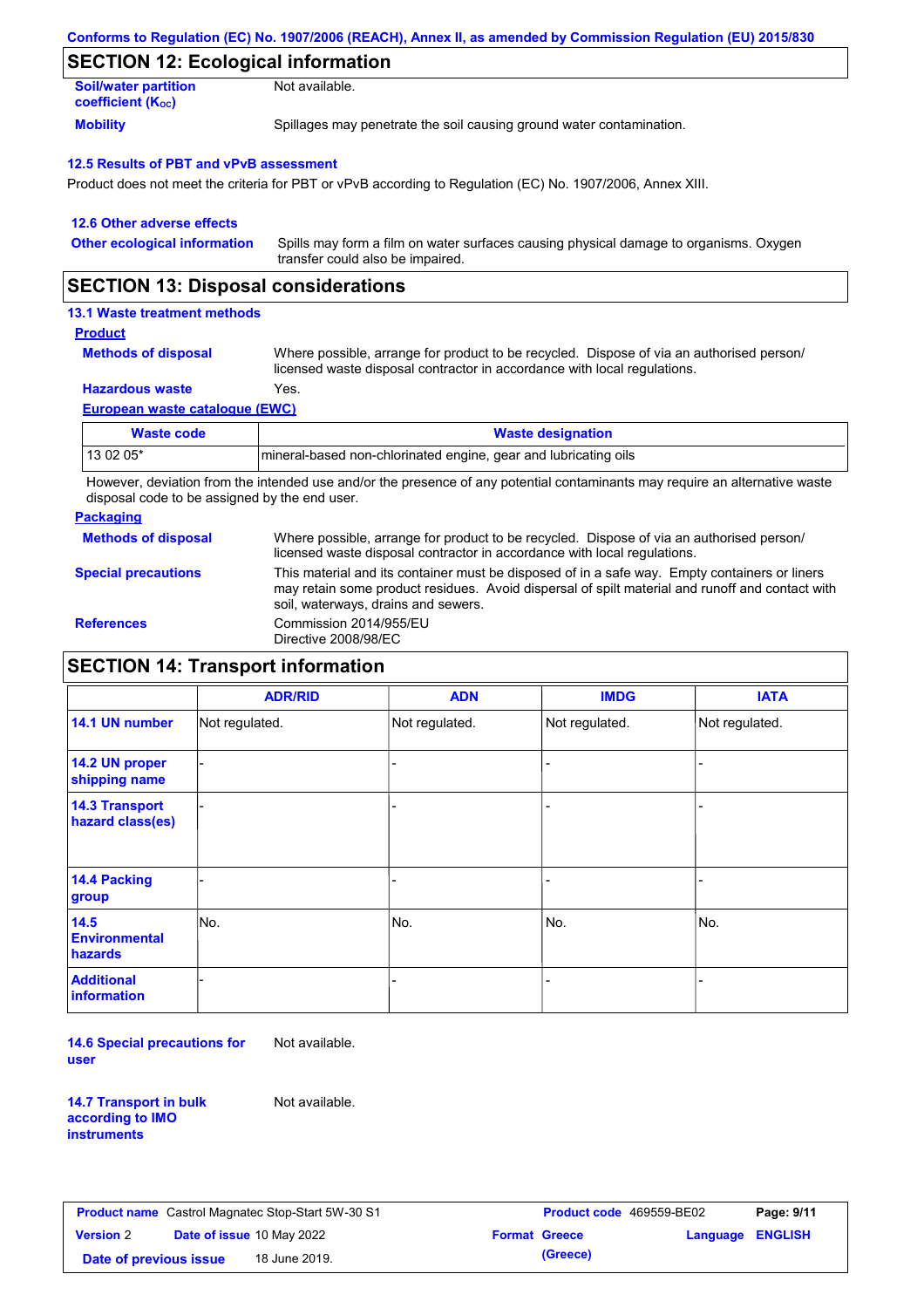## **SECTION 15: Regulatory information**

|                                                                                                                                                          | 15.1 Safety, health and environmental regulations/legislation specific for the substance or mixture                                                                                       |
|----------------------------------------------------------------------------------------------------------------------------------------------------------|-------------------------------------------------------------------------------------------------------------------------------------------------------------------------------------------|
| EU Regulation (EC) No. 1907/2006 (REACH)                                                                                                                 |                                                                                                                                                                                           |
|                                                                                                                                                          | <b>Annex XIV - List of substances subject to authorisation</b>                                                                                                                            |
| <b>Annex XIV</b>                                                                                                                                         |                                                                                                                                                                                           |
| None of the components are listed.                                                                                                                       |                                                                                                                                                                                           |
| <b>Substances of very high concern</b>                                                                                                                   |                                                                                                                                                                                           |
| None of the components are listed.                                                                                                                       |                                                                                                                                                                                           |
| EU Regulation (EC) No. 1907/2006 (REACH)                                                                                                                 |                                                                                                                                                                                           |
| <b>Annex XVII - Restrictions</b><br>on the manufacture,<br>placing on the market<br>and use of certain<br>dangerous substances,<br>mixtures and articles | Not applicable.                                                                                                                                                                           |
| <b>Other regulations</b>                                                                                                                                 |                                                                                                                                                                                           |
| <b>REACH Status</b>                                                                                                                                      | The company, as identified in Section 1, sells this product in the EU in compliance with the<br>current requirements of REACH.                                                            |
| <b>United States inventory</b><br>(TSCA 8b)                                                                                                              | All components are active or exempted.                                                                                                                                                    |
| <b>Australia inventory (AIIC)</b>                                                                                                                        | All components are listed or exempted.                                                                                                                                                    |
| <b>Canada inventory</b>                                                                                                                                  | All components are listed or exempted.                                                                                                                                                    |
| <b>China inventory (IECSC)</b>                                                                                                                           | All components are listed or exempted.                                                                                                                                                    |
| <b>Japan inventory (CSCL)</b>                                                                                                                            | All components are listed or exempted.                                                                                                                                                    |
| <b>Korea inventory (KECI)</b>                                                                                                                            | All components are listed or exempted.                                                                                                                                                    |
| <b>Philippines inventory</b><br>(PICCS)                                                                                                                  | At least one component is not listed.                                                                                                                                                     |
| <b>Taiwan Chemical</b><br><b>Substances Inventory</b><br>(TCSI)                                                                                          | All components are listed or exempted.                                                                                                                                                    |
| Ozone depleting substances (1005/2009/EU)                                                                                                                |                                                                                                                                                                                           |
| Not listed.                                                                                                                                              |                                                                                                                                                                                           |
| Prior Informed Consent (PIC) (649/2012/EU)<br>Not listed.                                                                                                |                                                                                                                                                                                           |
| <b>Persistent Organic Pollutants</b><br>Not listed.                                                                                                      |                                                                                                                                                                                           |
| <b>EU - Water framework directive - Priority substances</b>                                                                                              |                                                                                                                                                                                           |
| Mone of the components are listed.                                                                                                                       |                                                                                                                                                                                           |
| <b>Seveso Directive</b>                                                                                                                                  |                                                                                                                                                                                           |
| This product is not controlled under the Seveso Directive.                                                                                               |                                                                                                                                                                                           |
|                                                                                                                                                          |                                                                                                                                                                                           |
| <b>15.2 Chemical safety</b><br>assessment                                                                                                                | A Chemical Safety Assessment has been carried out for one or more of the substances within<br>this mixture. A Chemical Safety Assessment has not been carried out for the mixture itself. |

# **SECTION 16: Other information**

| <b>Abbreviations and acronyms</b> | ADN = European Provisions concerning the International Carriage of Dangerous Goods by    |
|-----------------------------------|------------------------------------------------------------------------------------------|
|                                   | Inland Waterway                                                                          |
|                                   | ADR = The European Agreement concerning the International Carriage of Dangerous Goods by |
|                                   | Road                                                                                     |
|                                   | $ATE = Acute Toxicity Estimate$                                                          |
|                                   | <b>BCF</b> = Bioconcentration Factor                                                     |
|                                   | CAS = Chemical Abstracts Service                                                         |
|                                   | CLP = Classification, Labelling and Packaging Regulation [Regulation (EC) No. 1272/2008] |
|                                   | CSA = Chemical Safety Assessment                                                         |
|                                   | CSR = Chemical Safety Report                                                             |
|                                   | <b>DMEL = Derived Minimal Effect Level</b>                                               |
|                                   | DNEL = Derived No Effect Level                                                           |
|                                   | EINECS = European Inventory of Existing Commercial chemical Substances                   |
|                                   | ES = Exposure Scenario                                                                   |
|                                   |                                                                                          |

| <b>Product name</b> Castrol Magnatec Stop-Start 5W-30 S1 |  | <b>Product code</b> 469559-BE02  |  | Page: 10/11          |                         |  |
|----------------------------------------------------------|--|----------------------------------|--|----------------------|-------------------------|--|
| <b>Version 2</b>                                         |  | <b>Date of issue 10 May 2022</b> |  | <b>Format Greece</b> | <b>Language ENGLISH</b> |  |
| Date of previous issue                                   |  | 18 June 2019.                    |  | (Greece)             |                         |  |